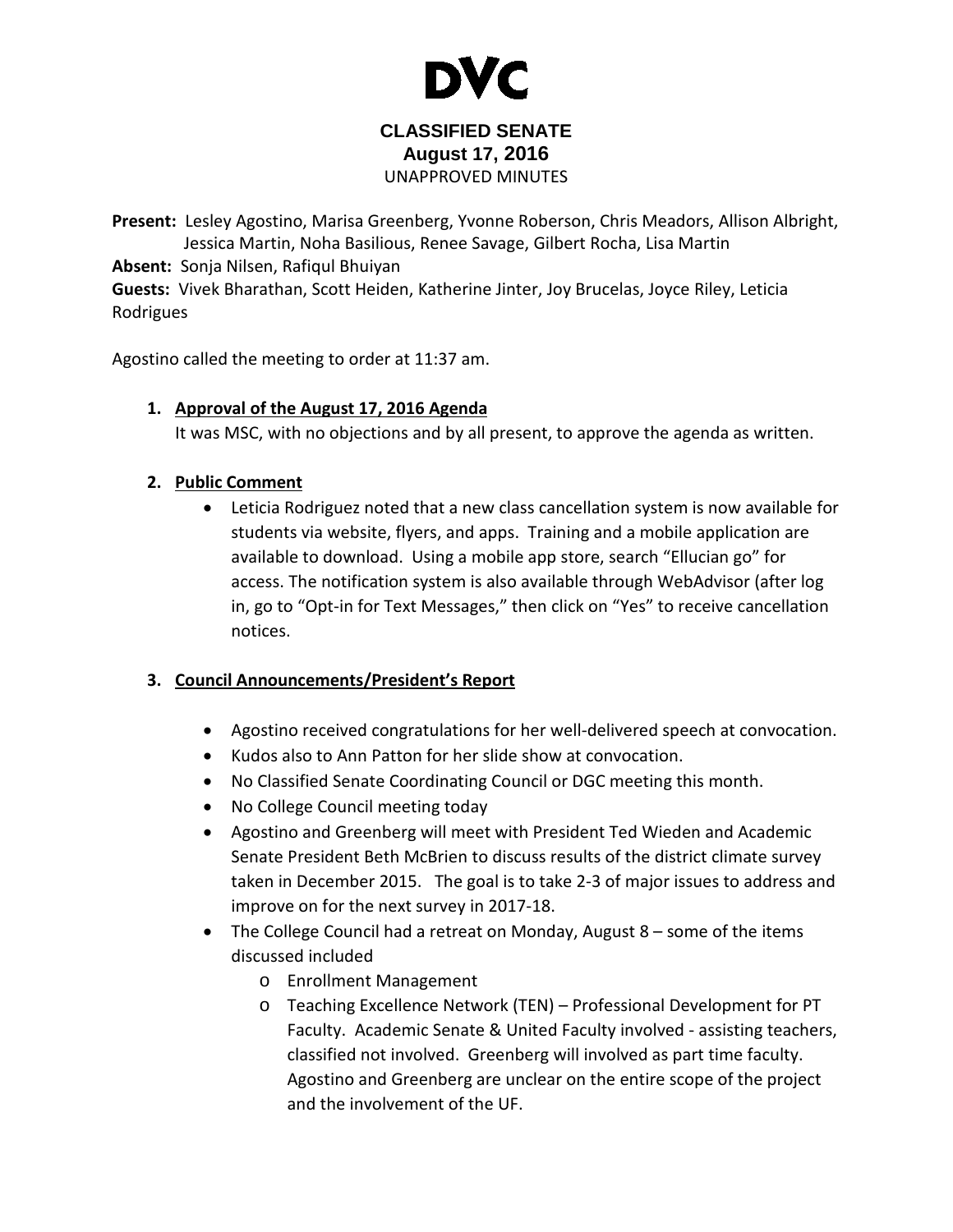

# **CLASSIFIED SENATE August 17, 2016** UNAPPROVED MINUTES

- o Innovation Update was tabled due to time
- o Hispanic Serving Institution (HSI) DVC is close to becoming and HIS which will allow additional grants to serve our students. Rosa Armendariz will be attending a future classified senate meeting to introduce the program and how classified can be involved.
- o Measure E Kinesiology has approved architects, SRC interviews are next week.
- o Community College Survey of Student Engagement (CCSSE) Agostino provided draft results from the survey. RPEC will review data and report to the college.
- Agostino noted that the Equity Committee and the Leading from the Middle group will be sending out a survey to get a feel of equity and knowledge of inclusive excellence on campus. Classified are encouraged to participate.

# **4. College Council Goals – "One More Student"**

Classified staff asked to discuss three priorities for DVC from Classified lens to increase equity, excellence and learning at DVC.

- How do we set goals regarding equity if still not defined make sure each students' needs on campus met, not what the whole campus needs
- Would like to see graduation and transfer rates to see where we could improve
- Degree audits reaching out to students with only 1 or 2 more classes to transfer or earn a certificate/degree
	- o In past, students were emailed who are only a few classes to achieve transfer or get degree.
- Once education plan is developed ensuring that students' progress is monitored
- Ensure that students are connected to a counselor
- DVC needs to change how we communicate with our students
	- o Emails that are visual and not text based
	- o Specific directions to the student "You need to do this next"
	- o Speak their "language"
	- o Emails from college enrollment are very generic and difficult to understand